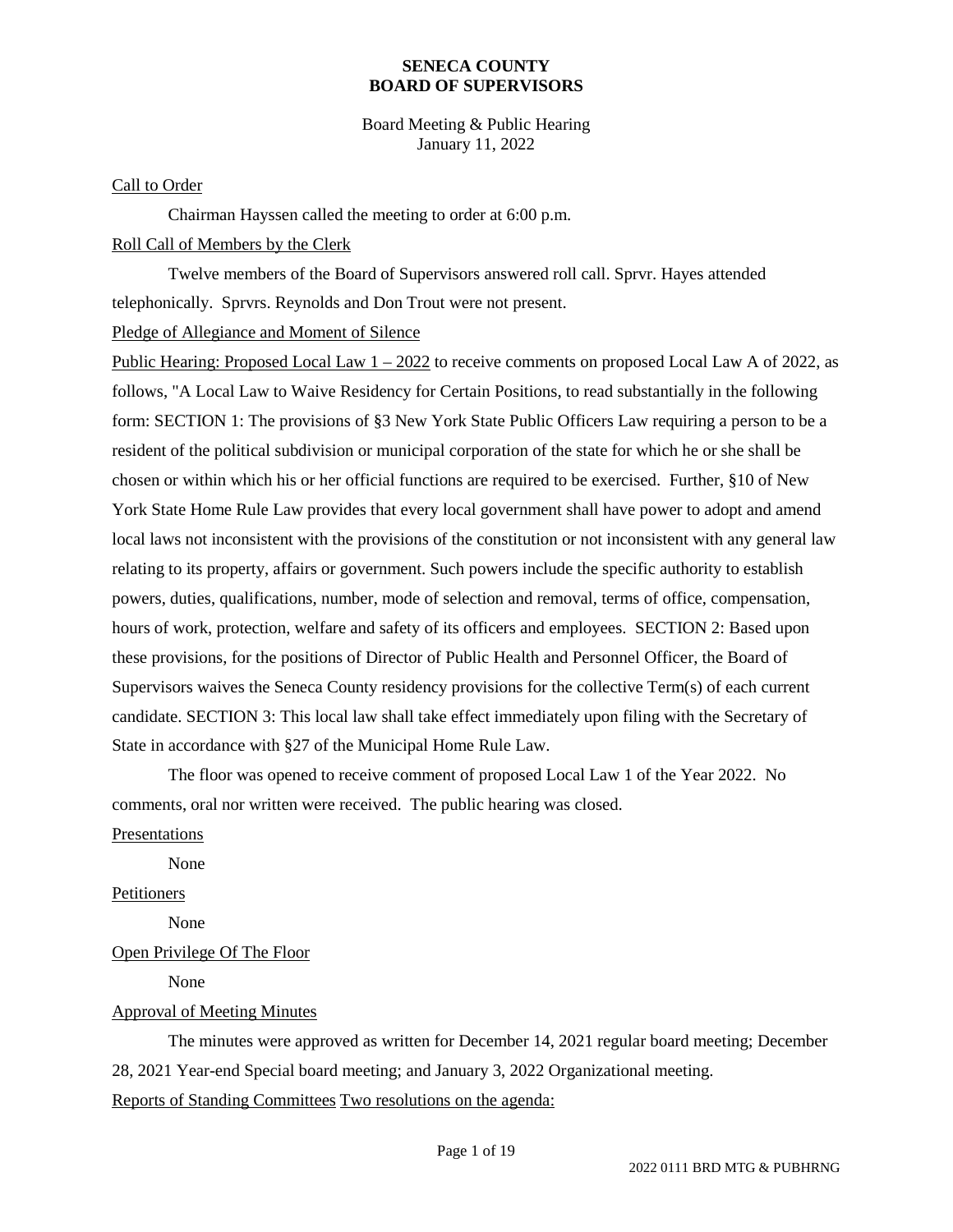Board Meeting & Public Hearing January 11, 2022

Personnel Standing Committee – Sprvr. Ferrara, Chairman. Earlier on the agenda there was a public hearing for Local Law 1 – 2022 to waive the residency for the Personnel Officer and the Public Health Director. Both positions are currently filled on an interim basis with persons who live in Cayuga County. The board will consider adopting the local law. There is a resolution that will create one position for a Full-time nurse for Public Health to help with COVID-19 vaccine administration. 73% of the salary is funded through the COVID -19 Vaccine Response Grant.

Government Operations Standing Committee – Sprvr. Jeffrey Trout, Chairman. The Committee approved a resolution to amend the Social Media Policy #101.410 to permit posts made by the county for dissemination of information will not provide the ability for comments to be posted.

Mental Health Services Standing Committee – Sprvr. Partee, Chair. The Mental Health Standing Committee referred a single resolution for tonight's meeting, for contracts with various providers for substance use disorder treatment

Public Health Services Standing Committee - Sprvr. Borst, Chairman. Tonight, the board will consider a resolution authorizing the purchase of COVID-19 test kits for the Test-to-Stay in School program with ELC grant funding not to exceed \$125,000.

Indian Affairs Standing Committee – Sprvr. Kronenwetter. The convenience store business in Seneca Falls, at the corner of East Bayard Street / Stephenson Street was purchased for \$1 million dollars by Cayuga Nation. Owners were Cayuga Oklahoma Indians. Assessed value was \$250,000.

Environmental Affairs Standing Committee – Sprvr. Kronenwetter, Chairman. Regarding the upgrade for Five Points Wastewater Treatment Plant, the Preliminary Engineering Report directed discharge from the Five Points facility to Reeder Creek. Seneca Lake Pure Waters Association asked that the effluent discharge going into Reeders Creek instead be relocated to nearby Kendig Creek. The committee did not consider the issue. The wetlands in the region absorb the discharge. Reeder Creek remains the best alternative.

Planning, Development, Agriculture & Tourism Standing Committee – Sprvr. Barnhart, Chairman. Seneca County Agricultural Enhancement Board completed the Agricultural and Farmland Enhancement Plan. A public information sessions the Plan is scheduled for tomorrow, January 12, 2022 at 7:00 PM in the Lecture Hall of the Health and Senior Services Building, 2465 Bonadent Drive, Waterloo; And on January 18, 2022 at 7:00 PM in the Auditorium of the South Seneca High School at 7263 Main Street, Ovid. The committee approved to apply for and accept (if awarded) a Federal Aviation Administration Grant for Airfield Lighting Electrical Control Vault. Project costs at \$65,000 for the Design and Bidding portion of this project with the following funding breakdown: FAA (90%) \$58,500;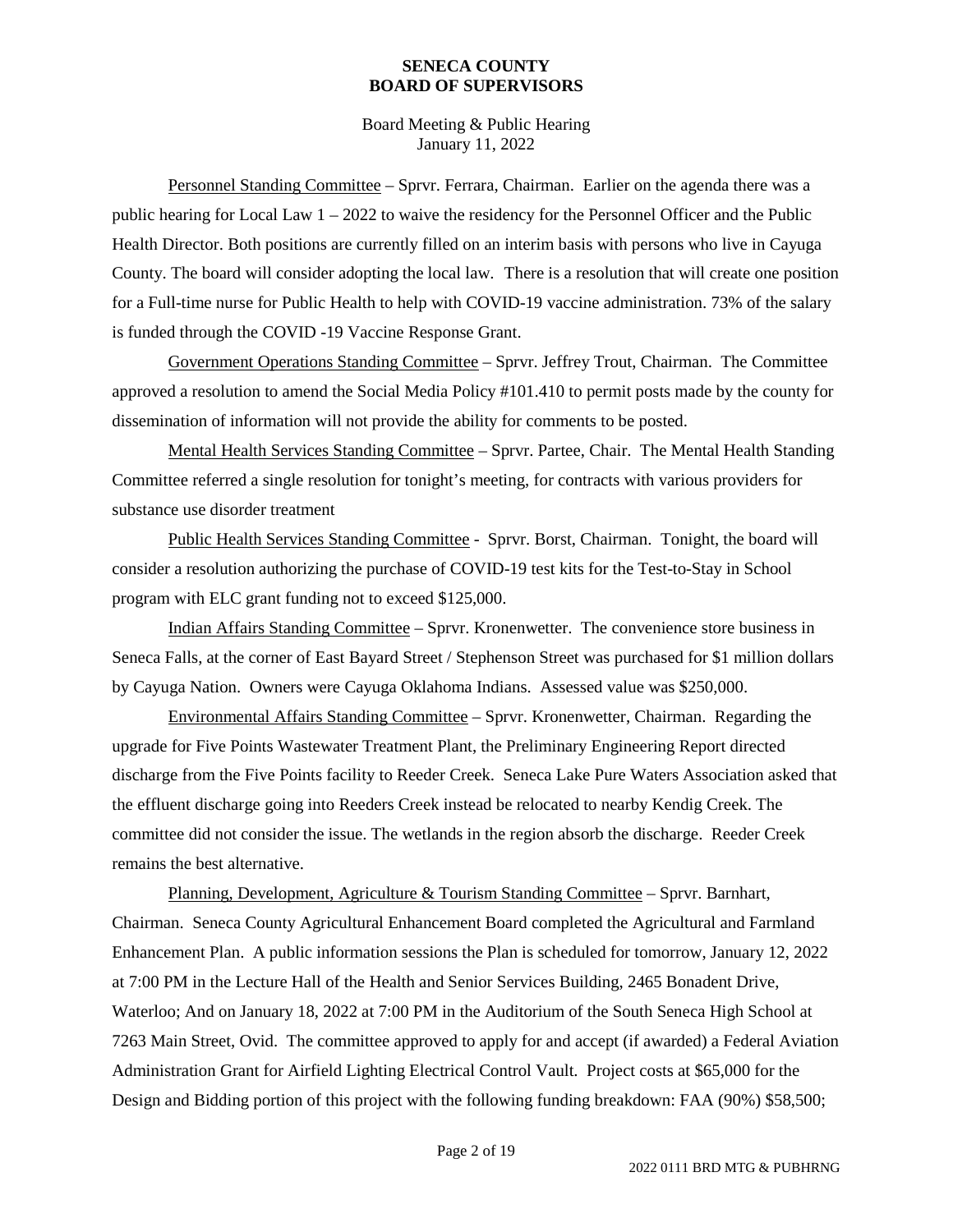Board Meeting & Public Hearing January 11, 2022

NYS DOT (5%) \$3,250; Local (5%) \$3,250. Tonight the board will consider the appointment of members to the Finger Lakes Regional Land Bank Directors of a two-year term. They are: Frank Sinicropi – Seneca Falls Town Board Member ; Jill Henry – Director of Planning and Community Development; Kyle Barnhart – Lodi Town Supervisor; Les Marquart – Seneca County Treasurer; Don Northrup – Village of Waterloo Administrator; Ernie Brownell - Junius Town Supervisor; and David Wood – Village of Ovid Trustee. The 2022 Funding Appropriation for the Tourism Promotion Agency will be up for a vote tonight. The actual revenue for October 1, 2019 to September 30, 2020, is known to be \$567,618.81; 85% of said revenues following the application of the 5% administrative allocation amounts to \$458,352.19; and Contract with the Chamber of Commerce and to implement a funding appropriation in the amount of \$458,352.19 of Hotel Motel Occupancy Tax revenues

Finance, Assessment & Insurance Standing Committee – Sprvr. Ferrara. Two resolutions on the agenda for Finance, Assessment & Insurance Committee. One will appropriate 2022 county funding to affiliate agencies; and the other is authorizing amendments to the 2021 budget.:

Public Safety Standing Committee – Sprvr. Rhinehart, Chairman. The only resolution for Public Safety is to appoint Alvin Deming and William Palme, from Ovid Fire Department, to the county Fire Advisory Board for 2022

#### Report Of Special Committees

None.

#### Chairman's Remarks

Chairman Hayssen appointed Sheriff Timothy Luce as Seneca County DWI Coordinator to serve at the pleasure of the appointing official; and the appointments for membership of the 2022 Standing Committees.

#### County Manager's Remarks

Interested parties have until February 1, 2022 to respond to the Request for Proposal for a solid waste management plan.

Chairman Hayssen created an audit committee to make a recommendation of a firm to perform the county audits. Members appointed: Robert Hayssen, Michael Ferrara, Robert Shipley, Halle Stevens, and Mitch Rowe. They will meet on January 25 to review submitted proposals. Expect a recommendation to be made for the February 11, 2022 board meeting.

#### County Attorney's Remarks

Litigation of claims against Allegan related to the "Opioid Crisis", of which Seneca County is a claimant through action of the State of New York has reached a plan of settlement. It is in the best interest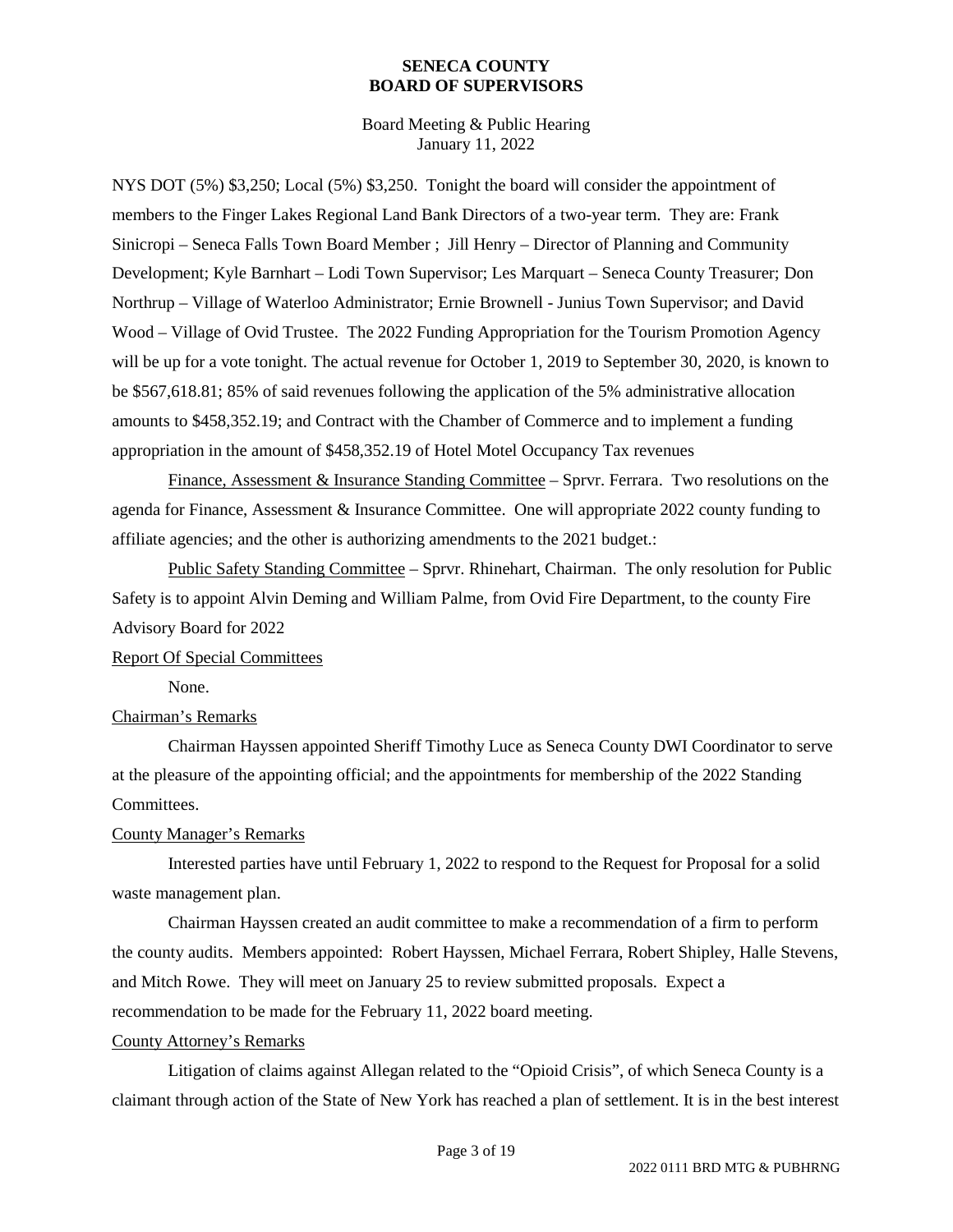Board Meeting & Public Hearing January 11, 2022

of the County of Seneca to resolve this matter without further litigation. There is an item under new business for authorization by the Board of Supervisors to execute any and all documents related to the matter of "Allergan", to wit: Allergan Finance, LLC (f/k/a Actavis, Inc., which, in turn, was f/k/a Watson Pharmaceuticals, Inc.) and Allergan Limited (f/k/a Allergan PLC, which, in turn, was f/k/a Actavis PLC Communications:

1. From NYS Sheriff's Association, Inc. a letter dated December 21, 2021 endorsing GTL (formerly AT&T Inmate Phone Service) as the telephone service provider that could best improve inmate phone services while also providing substantially increased revenue to counties.

2. A copy of Seneca County IDA December 2, 2021 meeting minutes.

3. A copy of the Seneca County Planning Board December 9, 2021 meeting minutes.

4. From NYS Agriculture and Markets, a letter dated December 16, 2021, stating that November 28, 2022 is the anniversary of Seneca County Agricultural District No. 8, which was first formed in 1974; and the Board of Supervisors must conduct a review of the District, and consider how District Fames and farm acres have furthered the purposes for which it was originally established.

5. A copy of the Historian's Annual report for 2021.

6. A copy of a resolution adopted by the South Seneca Central School District supporting the Seneca County Department of Health in developing a "test to stay" mitigation strategy that allows unvaccinated students who are close contacts to avoid school exclusion by testing negative with a daily rapid NAAT test or antigen test for seven days after exposure to stay in in-school instruction if a parent consents to this option to avoid school exclusion.

7. From Bruce Craft, Secretary, Ovid Fire Department, a letter dated December 10, 2021, recommending members to the Fire Advisory Board for the year 2022, Alvin Deming as member and William Palmer as Alternate member

8. A copy of Chemung County Resolution No. 21-682. Opposing Governor Hochul's Abrupt, Secretive and Unsafe Prison Closures on Public Safety and Economic and Environmental Grounds".

9. A copy of Seneca County Sheriff's Office Monthly Snapshot for November 2021.

10. From NYSEG, a copy of names, addresses and telephone numbers of responsible officials of the corporation operating gas pipelines in Seneca County in accordance with Public Service Commission of the State of NY regulations and requirements.

11. From Elizabeth G. Thomas, Chair, Cayuga Lake Watershed Intermunicipal Organization, a copy of an email sent to member towns and villages regarding 2022 dues; and notification that 2022 dues for municipalities within Seneca County will be paid by county funds.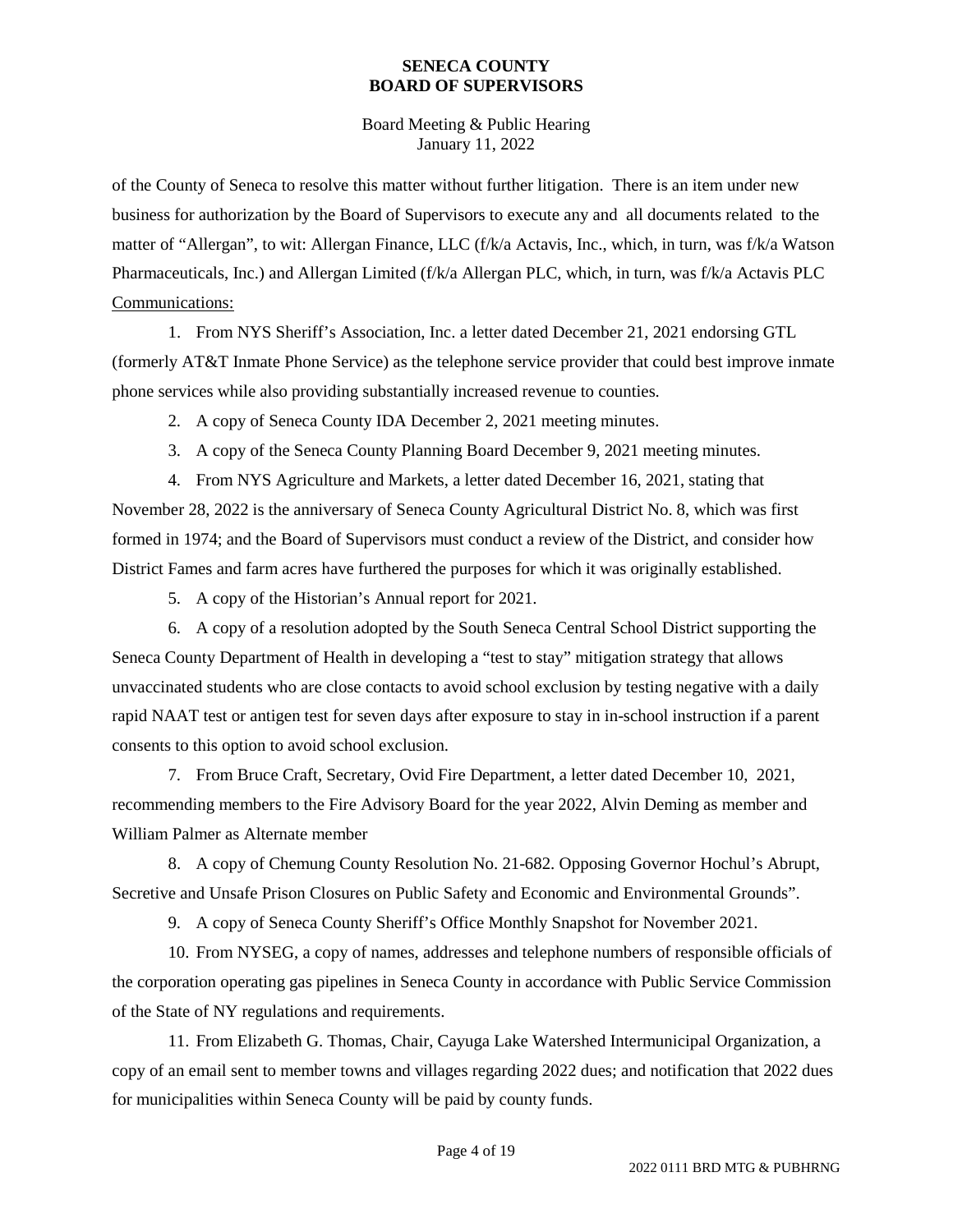Board Meeting & Public Hearing January 11, 2022

12. From Anthony DelPlato, Partner, A Stone's Throw B & B, Interlaken, NY, a copy of an email dated January 20, 2022, sent to the Town Board of Seneca Falls Public Forum on Issues Facing the People of Seneca Falls and Cayuga Nation, expressing his disapproval of Cayuga Nation leader Clint Halftown's domestic terrorist actions against the Gayogoho:no people; and urging officials to recognize and work with the traditional leadership of Sam George and Gayogoho:no.

#### RESOLUTIONS & MOTIONS

## **BOARD OF SUPERVISORS AUTHORIZES CONTRACTS WITH AFFILIATE ORGANIZATIONS FOR 2022**

RESOLUTION NO. 10-22, moved by Sprvr. Ferrara, second by Sprvr. J. Trout and adopted.

WHEREAS, Seneca County has a number of Affiliate Organizations that are supported by the County's General Fund; and

WHEREAS, funding allocations were established through Adoption of the 2022 County Budget on December 14, 2021; and

WHEREAS, funding levels for 2022 are as follows:

- Beverly Animal Shelter \$50,000
- County Libraries & System \$130,000
- Cornell Cooperative Extension \$410,000
- Seneca County Soil & Water \$325,404
- Seneca County Fair Association \$6,000
- Pathway Home \$5,000
- Memorial Day Committee \$5,000

#### And

WHEREAS, Contracts will be executed to formalize service delivery and payment schedules; and

WHEREAS, the Finance, Assessment & Standing Committee have reviewed and approved this resolution on December 28, 2021; now, therefore be it

RESOLVED, the Seneca County Board of Supervisors authorizes and directs the County Manager to execute contracts for Affiliate Organization services in 2022 in accordance with the Adopted 2022 Seneca County Budget.

### **BOARD OF SUPERVISORS AUTHORIZES AMENDMENTS TO**

### **2021 SENECA COUNTY BUDGET**

RESOLUTION NO. 11-22, moved by Sprvr. Ferrara, second by Sprvr. J. Trout and adopted. WHEREAS, amendments to the 2021 Seneca County Budget are necessary and appropriate; and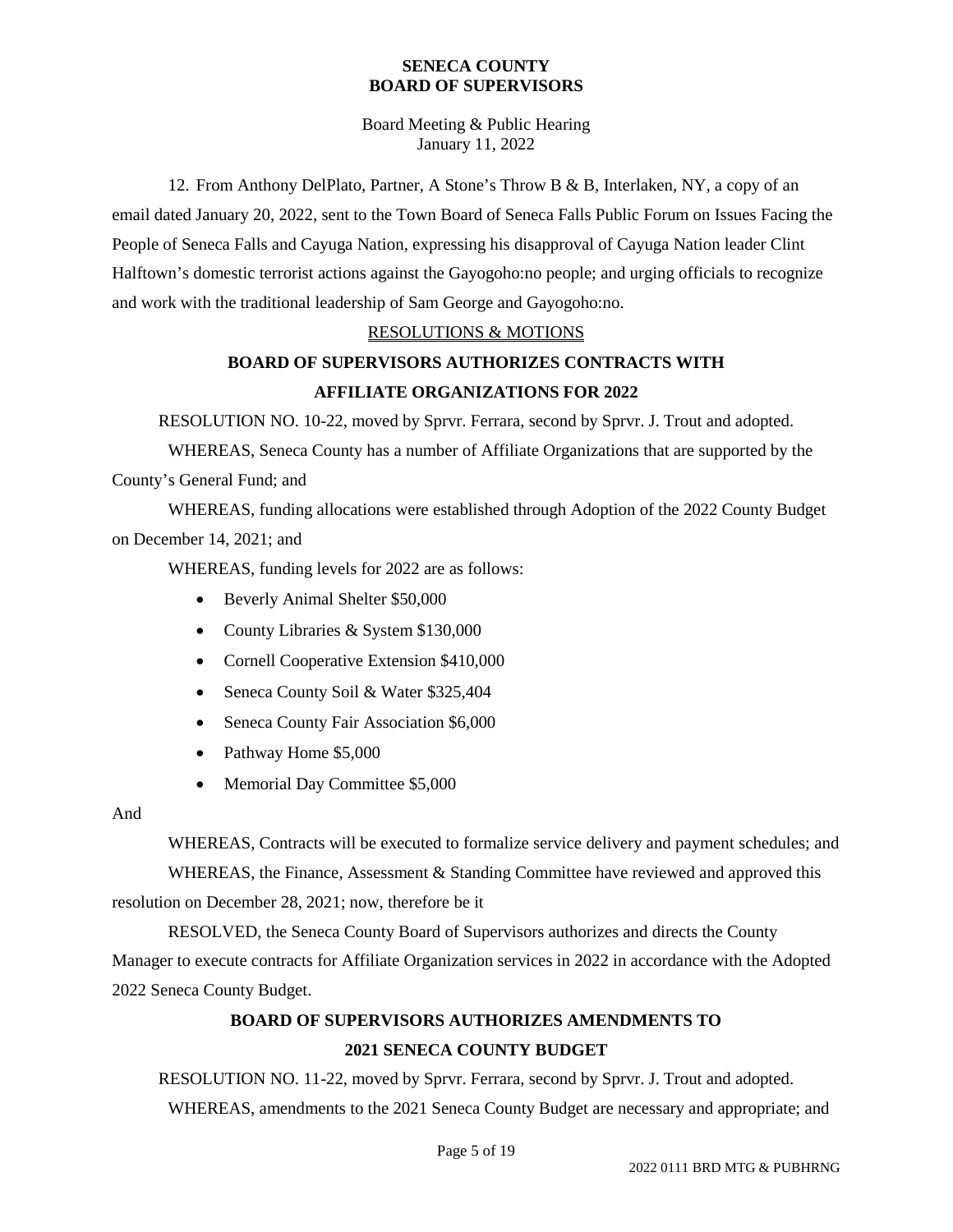Board Meeting & Public Hearing January 11, 2022

WHEREAS, funding is available in the object codes identified herein; and

WHEREAS, these amendments have been reviewed and approved by the Finance, Assessment and Insurance Standing Committee at its meeting on December 28, 2021; now, therefore be it

RESOLVED, that the Board of Supervisors authorizes the following amendments to the 2021 Seneca County Budget:

| <b>Line Item</b>                                        | <b>Description</b>              | Increase / | Revenue /           | \$          |  |  |
|---------------------------------------------------------|---------------------------------|------------|---------------------|-------------|--|--|
|                                                         |                                 | (Decrease) | <b>Expenditure</b>  |             |  |  |
| <b>Note 1: Emergency Disaster Budget adjustment</b>     |                                 |            |                     |             |  |  |
| 10 3599                                                 | <b>General Fund Balance</b>     | Decrease   | <b>Fund Balance</b> | \$57,100    |  |  |
| 108760 51100                                            | <b>Emerg Disaster Full Time</b> | Increase   | Expenditure         | \$36,000    |  |  |
| 108760 51200                                            | Part Time                       | Increase   | Expenditure         | \$2,500     |  |  |
| 108760 58100                                            | Retirement                      | Increase   | Expenditure         | \$5,000     |  |  |
| 108760 58300                                            | Social Security                 | Increase   | Expenditure         | \$2,300     |  |  |
| 108760 58400                                            | <b>Workers Comp</b>             | Increase   | Expenditure         | \$800       |  |  |
| 108760 58600                                            | <b>Health Insurance</b>         | Increase   | Expenditure         | \$10,000    |  |  |
| 108760 58700                                            | Medicare                        | Increase   | Expenditure         | \$500       |  |  |
| <b>Note 2: Worker's Compensation Budget adjustment</b>  |                                 |            |                     |             |  |  |
| 601720 54110                                            | Long Term Indemnity             | Decrease   | Expenditure         | \$100,000   |  |  |
| 601720 54210                                            | Long Term Medical               | Increase   | Expenditure         | \$46,000    |  |  |
| 601720 54440                                            | Mileage                         | Increase   | Expenditure         | \$1,000     |  |  |
| 601720 54100                                            | Benefits & Awards               | Increase   | Expenditure         | \$100,000   |  |  |
| 601720 54200                                            | Medical                         | Increase   | Expenditure         | \$45,000    |  |  |
| Note 3: Water & Sewer Capital Project Budget adjustment |                                 |            |                     |             |  |  |
| 33 3599                                                 | Sewer 2 Fund Balance            | Decrease   | <b>Fund Balance</b> | \$16,628.21 |  |  |
| 338310 59950                                            | Interfund Trfr to CP            | Increase   | Expenditure         | \$16,628.21 |  |  |
| 808110 52000 SWR2                                       | Sewer 2 Capital Project         | Increase   | Expenditure         | \$16,628.21 |  |  |
| 808110 45034 SWR2                                       | <b>Interfund Trfr Revenue</b>   | Increase   | Revenue             | \$16,628.21 |  |  |

# **SUPERVISORS AUTHORIZE ADJUSTMENT TO 2022 MENTAL HEALTH SERVICES PROVIDER-AGENCY CONTRACT WITH SENECA COUNTY SHERIFF'S OFFICE**

RESOLUTION NO. 12-22, moved by Sprvr. Partee, second by Sprvr. Rhinehart and adopted.

WHEREAS, the Department of Mental Health enters into services contracts each year with various service providers for substance use disorder treatment to the residents of Seneca County. In 2022 the Department of Mental Health will enter into a services contract with the Seneca County Sheriff's Office; and

WHEREAS, the funds used for this contract are passed though state aid monies from the New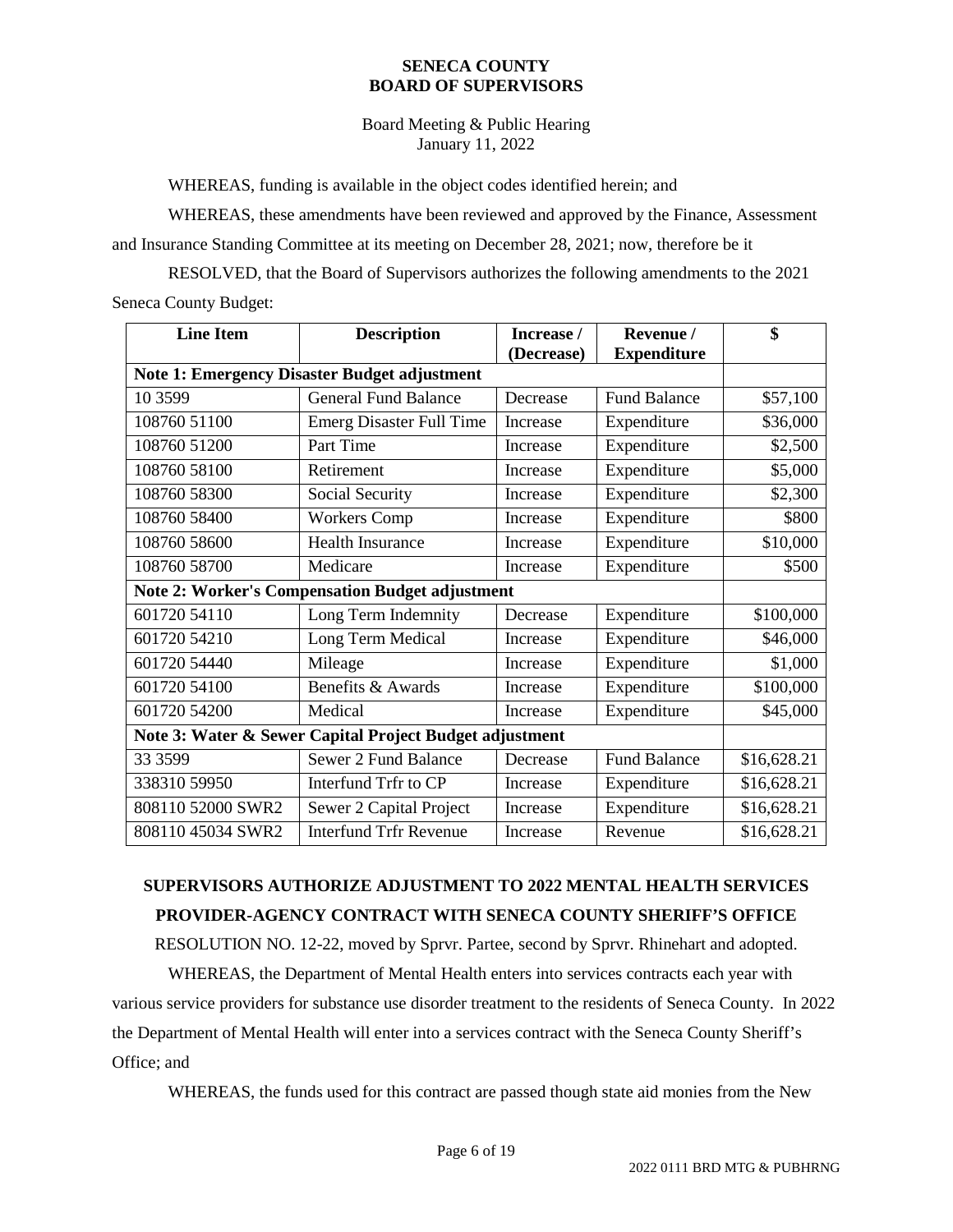Board Meeting & Public Hearing January 11, 2022

York State office of Alcoholism and Substance Abuse Services; and

WHEREAS, the total amount for this contract has increased by \$41,250 (revenue account (104300-43000 and expense account 104300-54700) with no local mandated share; and

WHEREAS, the Mental Health Services Standing Committee reviewed and approved this resolution on December 28, 2021; now, therefore be it

RESOLVED, that the County Manager is authorized and directed to sign the 2022 service provider contract with the Seneca County Sheriff's Office; and be it further

RESOLVED, that the Seneca County Board of Supervisors does hereby authorize and direct the Finance Department to pay the 2022 service provider, as contracted, when duly appropriated; and be it further

RESOLVED, that the Director of Finance is authorized and directed to make all necessary accounting and budget adjustments to implement the intent of this Resolution.

## **SENECA COUNTY BOARD OF SUPERVISORS DECLARATION OF SURPLUS BUILDINGS AND GROUNDS PROPERTY AND AUTHORIZE AUCTION OF THE SAME**

RESOLUTION NO. 13-22, moved by Sprvr. Kronenewetter, second by Sprvr. Ferrara and adopted.

WHEREAS, the Seneca County Facilities Department has compiled a list of surplus items; and

WHEREAS, the items belonging to Seneca County consist of equipment and other items ready for auction through Auctions International; and

| Hitch Cargo Carrier                                  |      | Grasshopper 722D with 61" Powerfold mower          | (1)              |
|------------------------------------------------------|------|----------------------------------------------------|------------------|
| Snow Blower 24" Yard Machine, electric, 5HP,2 Stage  |      | Swisher Trim-Max Trimmer                           | (1)              |
| Hedge Trimmer 22", Weed Eater                        |      | Tiller, MTD Yard Machine                           | (1)              |
| Push Mower, Quattro 4 HP                             |      | Push Mower, 21"                                    | (2)              |
| Submersible Pumps, 460V, 1 HP                        |      | Used food trays                                    | (140)            |
| Paper Shredder                                       |      | <b>Drink Server Dispensers</b>                     | (20)             |
| <b>Blue Cooler</b>                                   | (2)  | <b>Clarke Floor Machines/scrubbers</b>             | (2)              |
| <b>Large Cooking Pots</b><br>(2)                     |      | <b>Baking Pans</b>                                 | (8)              |
| White plastic bins (some with lids)                  |      | Drinking fountains                                 | (2)              |
| Salt Spreader, Stainless Steel, for pickup truck     |      | Hedge Trimmer, gas, Poulan Pro                     | $\left(1\right)$ |
| Deep Fryer, natural gas                              |      | Desk keyboard drawers (some used, most used)       | (15)             |
| Tampon sanitary napkin dispenser                     |      | 42 cup coffee urn                                  | (1)              |
| CFL canister light fixtures (new)                    |      | Training room chairs                               | (40)             |
| Commercial Toastmaster toaster oven                  |      | Boxes of used kitchen pans/trays/pots/knives/bowls | (5)              |
| Training room tables                                 | (14) | Various desks, chairs and couches                  |                  |
| 2008 Grey Dodge Grand Caravan VIN# 1D8HN44H98B191916 |      |                                                    |                  |

WHEREAS, the following items are described below:

WHEREAS, this resolution was reviewed and approved by the Public Works Standing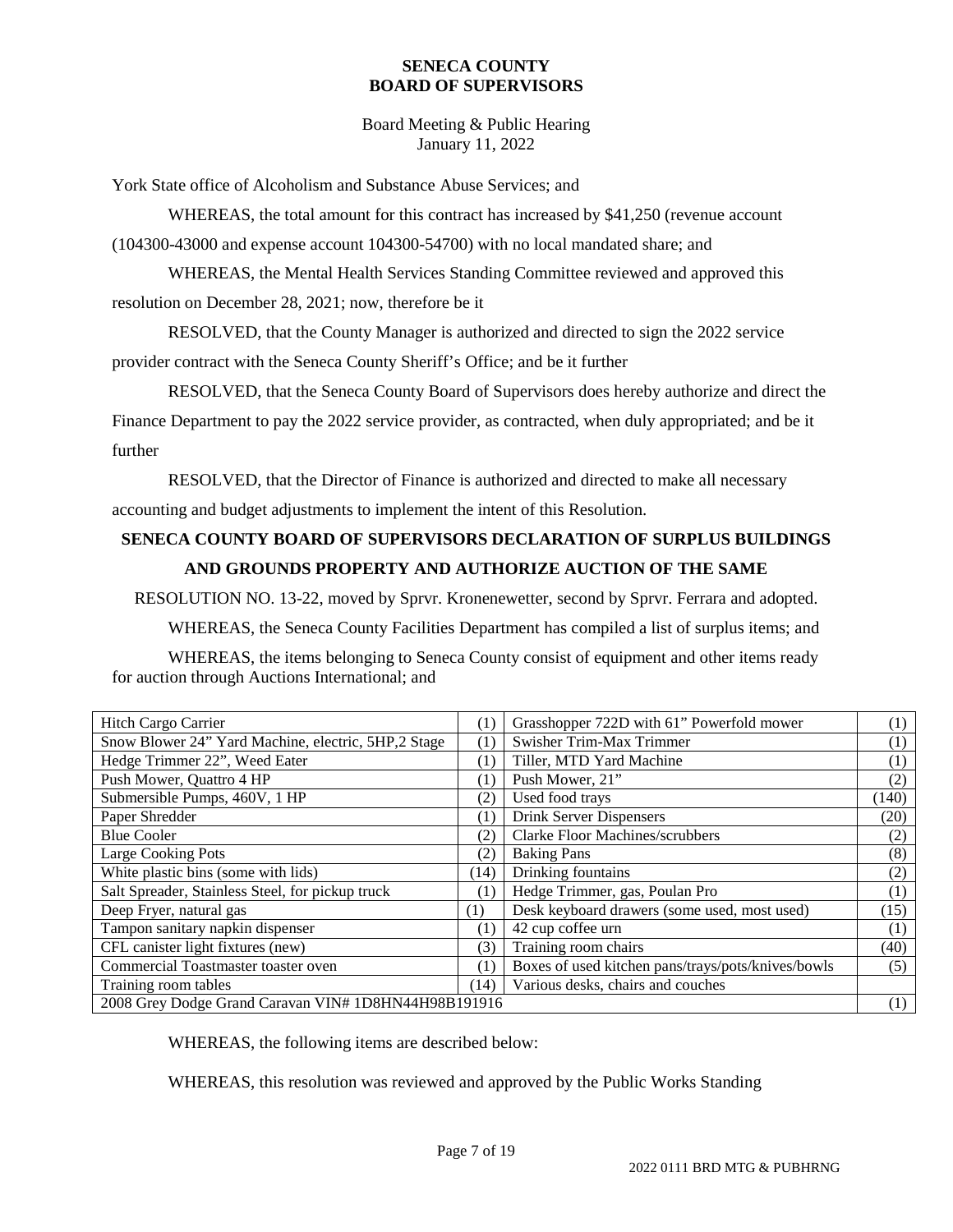Board Meeting & Public Hearing January 11, 2022

Committee on December 28, 2021; now, therefore be it

RESOLVED, that the Seneca County Board of Supervisors does herby approve the above mentioned items for auction; and, be it further

RESOLVED, that the County Manager and Director of Facilities are authorized to contract with Auctions International to conduct said sale in the best interests of Seneca County and in accordance with all applicable statutes and regulations.

# **SUPERVISORS SUPPORT ACCESSIBILITY IMPROVEMENTS TO HISTORIC SENECA COUNTY COURTHOUSE AND COMMIT AMERICAN RECOVERY ACT FUNDS TO UNDERTAKE PROJECT**

RESOLUTION NO. 14-22, moved by Sprvr. Kronenwetter, second by Sprvr. Borst and adopted.

WHEREAS, Seneca County is the owner of the historic Three Bears property in the Village of Ovid; and

WHEREAS, the traditional Seneca County Courthouse known as Papa Bear is and has been in need of accessibility improvements; and

WHEREAS, the County has been unsuccessful in securing grant funding to accomplish these improvements despite its best efforts; and

WHEREAS, Bero Architects has developed an appropriate way in which to achieve accessibility improvements and provide compliance with applicable state and federal code regulations; and

WHEREAS, the Engineers Estimate for said improvements is \$350,000; and

WHEREAS, the Fee for Service to Bero Architects to provide design, contract documents, bidding and negotiation and contract administration will be \$31,200; and

WHEREAS, Seneca County is in receipt of funding from the federal government under the American Rescue Plan Act that would be an appropriate source for this project; and

WHEREAS, this Resolution has been recommended for approval by the Public Works Standing Committee at its meeting on December 28, 2021; now, therefore be it

RESOLVED, that the Seneca County Board of Supervisors commits sufficient funding from the American Rescue Plan Act to support this project; and be it further

RESOLVED, that the Director of Finance is authorized and directed to make any necessary budget and account entries necessary to implement the intent of this Resolution; and be it further

RESOLVED, that the County Manager is authorized and directed to execute an Agreement with Bero Architects in an amount not to exceed \$31,200 for architectural, project management and contract oversight to implement the project.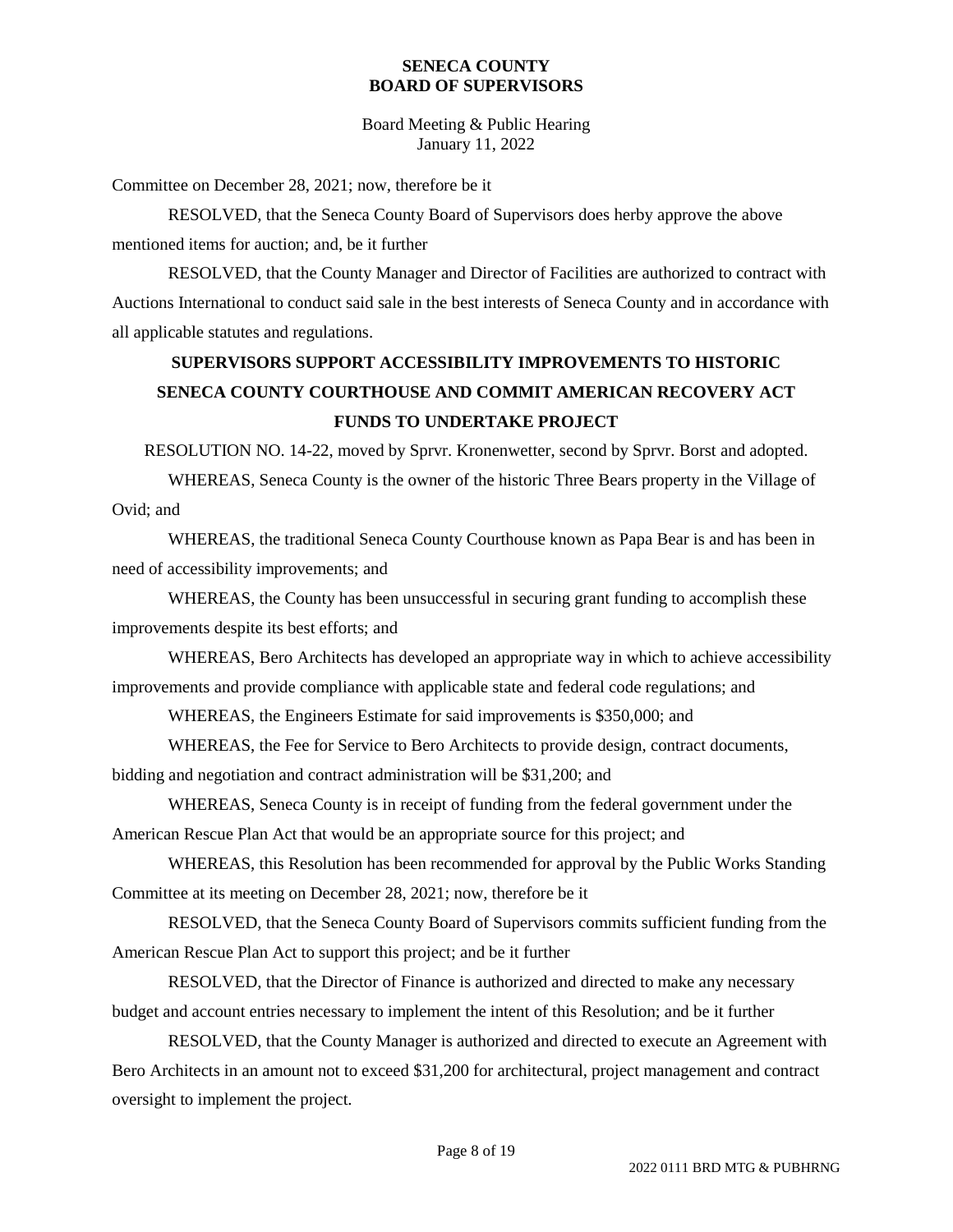Board Meeting & Public Hearing January 11, 2022

## **BOARD OF SUPERVISORS AUTHORIZE BID AWARD TO UNDERTAKE BRIDGE REPLACEMENT ON COUNTY ROAD 136 IN THE TOWN OF LODI**

RESOLUTION NO. 15-22, moved by Sprvr. Kronenwetter, second by Sprvr. Borst and adopted.

WHEREAS, Seneca County was awarded NYS Bridge NY Funds in 2019 in the amount of \$558,560; and

WHEREAS, NYS Bridge NY limits awarded funds to be the fixed amount regardless of low bid amount; and

WHEREAS, the project has been bid twice with the current low bid price being \$760,328.65; and

WHEREAS, the County has committed \$150,900 for design and construction management services to Stantec; and

WHEREAS, the total amount for construction, design and oversight is \$911,228.65; and

WHEREAS, Bridge New York funding in the amount of \$558,560 has been awarded; and

WHEREAS, a NYS SAM Grant in the amount of \$100,000 is eligible to be repurposed for this project; and

WHEREAS, American Rescue Plan Act funding is available for this purpose and can bridge the remaining funding gap to allow the project to move forward and would be allocated in the amount of \$252,668.65; and

WHEREAS, this Resolution has been reviewed and recommended for approval by the Public Works Committee at its meeting on December 28, 2021; now therefore be it

RESOLVED, that the Seneca County Board of Supervisors awards a Contract to Slate Hill Contractors, Inc., 6573 Herman Road, Warners, NY; and, be it further

RESOLVED, that the Director of Finance is authorized and directed to make any necessary budget and account entries necessary to implement the intent of this Resolution; and, be it further

RESOLVED, that the County Manager is authorized and directed to execute an Agreement with Slate Hill Contractor's Inc. in an amount not to exceed \$760,328.65 to undertake the project.

## **BOARD OF SUPERVISORS ESTABLISHES OPERATION AND MAINTENANCE CHARGE SCHEDULE FOR USERS ALONG NYS ROUTE 318 AND 414**

RESOLUTION NO. 16-22, moved by Sprvr. Kronenwetter, second by Sprvr. Ferrara and adopted.

WHEREAS, Seneca County in partnership with the Town of Seneca Falls owns and oversees sewer distribution infrastructure along NYS Routes 318 and 414; and

WHEREAS, there is a need to establish additional funding streams and prepare for future operational and maintenance needs; and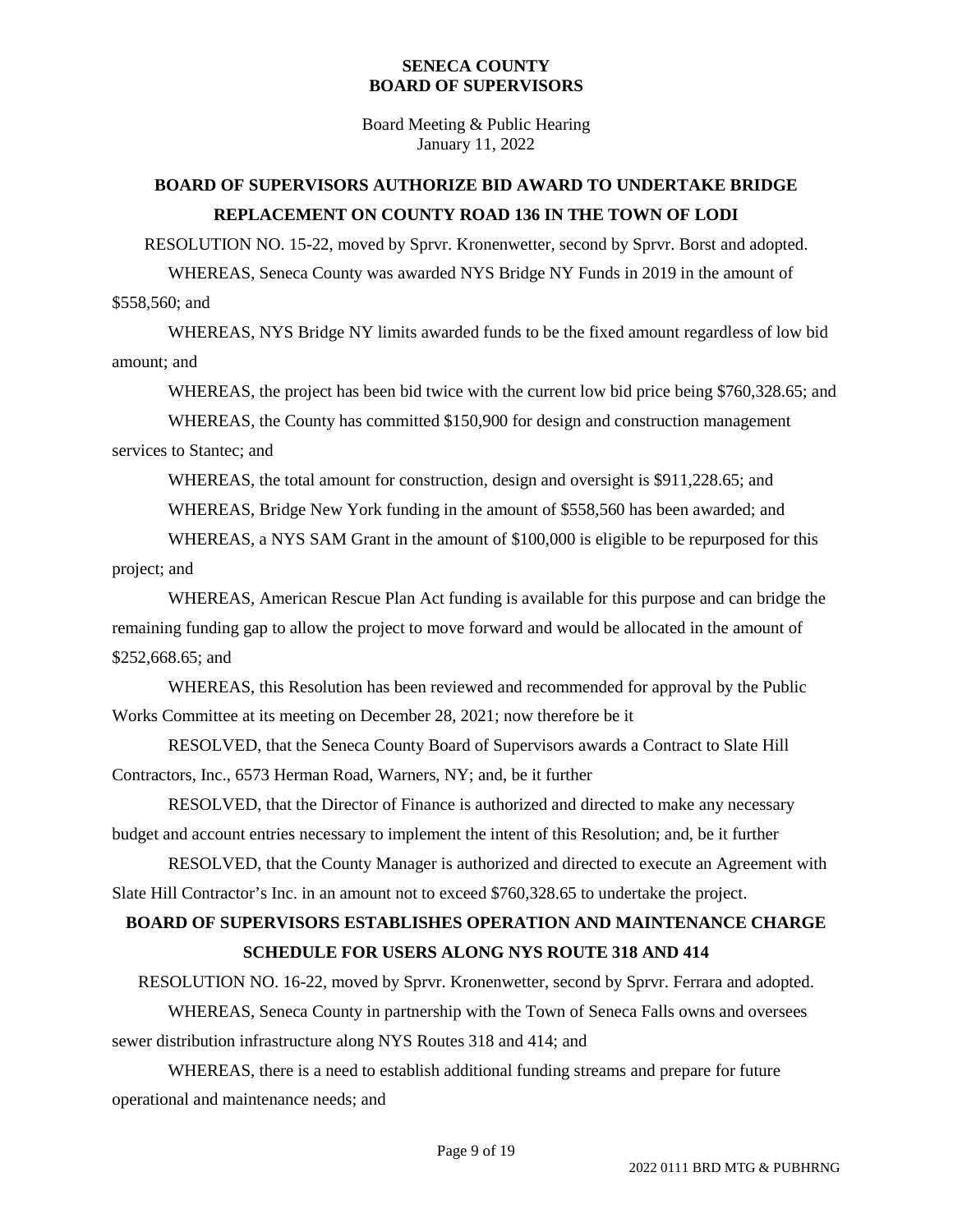Board Meeting & Public Hearing January 11, 2022

WHEREAS, a study by Hunt Engineers outlines a number of the needed repairs and improvements to said infrastructure; and

WHEREAS, Seneca County and the Town of Seneca Falls are mindful of the financial impact to users along these two corridors and have strived to minimize these impacts; and

WHEREAS, the proposed schedule of Operation and Maintenance charges are based on both future needs and an analysis of actual usage by current users; and

WHEREAS, users have the right to be heard on said proposed new charges and will be notified prior to full County Board of Supervisors consideration, anticipated to be on January 11, 2022; and

WHEREAS, it should be known and understood that no users on either corridor pay debt service associated with the construction of said infrastructure; and

WHEREAS, this resolution has been reviewed and approved by the Public Works Standing Committee at their meeting on December 28, 2021; now, therefore it be

RESOLVED, that the Seneca County Board of Supervisors establishes an Operation and Maintenance Schedule for sewer users along NYS Routes 318 and 414.

# **SUPERVISORS NAME RESPONSIBLE LOCAL OFFICIAL (RLO) FOR PURPOSES OF REPRESENTING THE COUNTY OF SENECA TO NEW YORK STATE DEPARTMENT OF TRANSPORTATION**

RESOLUTION NO. 17-22, moved by Sprvr. Kronenwetter, second by Sprvr. Shipley and adopted. WHEREAS, Seneca County is participating in the New York State BridgeNY Program; and WHEREAS, a Responsible Local Official (RLO) must be designated for the purposes of representing the County; and

WHEREAS, this Resolution has been recommended for approval by the Public Works Committee at its mMeeting on January 11, 2022; now, therefore be it

RESOLVED, that the Seneca County Board of Supervisors does hereby authorize C. Mitchell Rowe, Seneca County Manager, to be the Responsible Local Official (RLO) and the primary EBO log-in holder for purposes of representing the County of Seneca, New York, to the New York State Department of Transportation for the Internet Government Solutions (IGS) Equitable Business Opportunity (EBO) system.

## **SUPERVISORS STATE INTENT TO ACCEPT SEWER IMPROVEMENTS ON NEW YORK STATE ROUTE 414 UPON SUCCESSFUL COMPLETION**

RESOLUTION NO. 18-22, moved by Sprvr. Kronenwetter, second by Sprvr. Barnhart and adopted. WHEREAS, a private commercial development project is proposed on the west side of NYS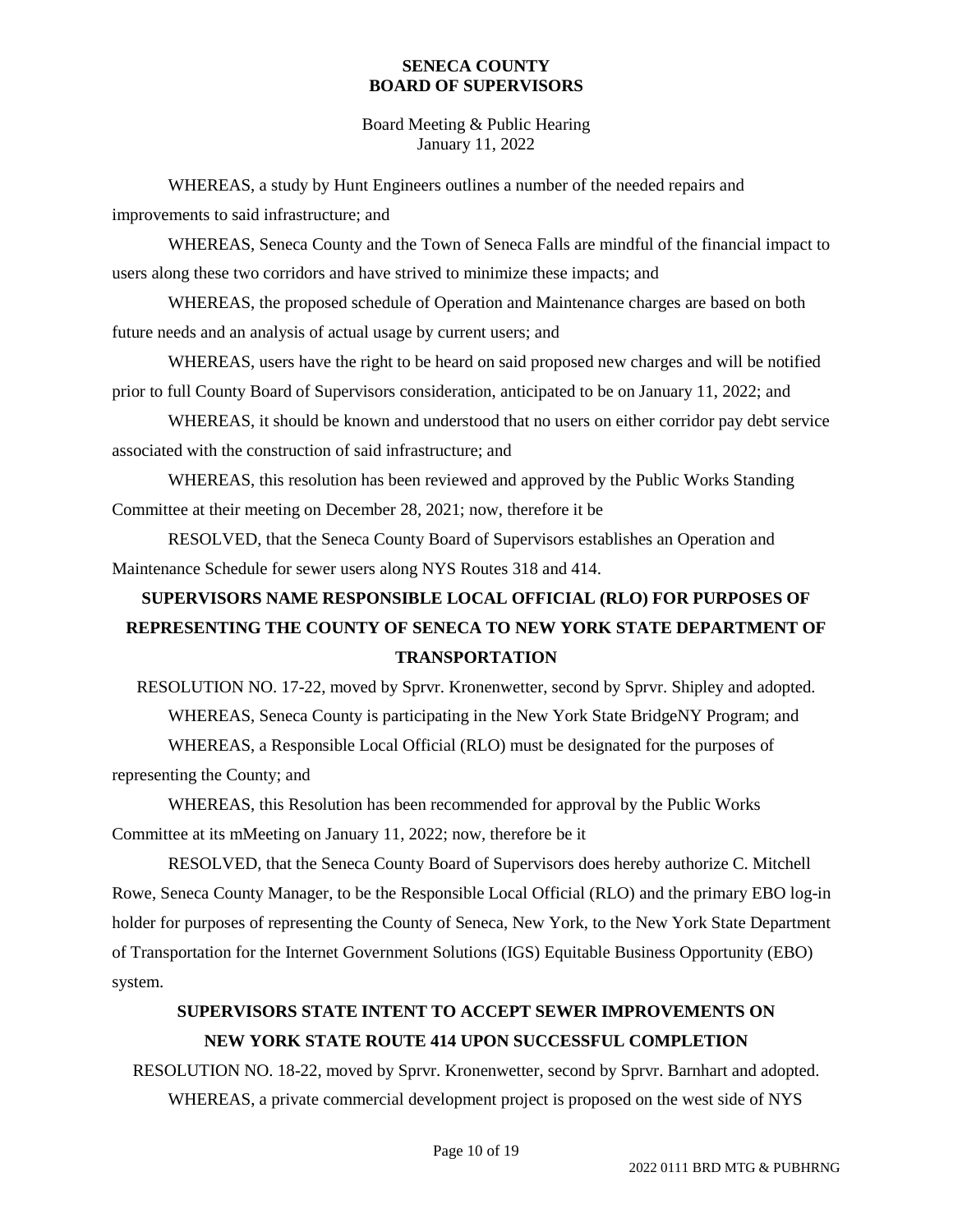Board Meeting & Public Hearing January 11, 2022

Route 414, north of the NY State Thruway in the Town of Tyre that requires infrastructure support, including wastewater treatment; and

WHEREAS, the properly engineered improvements require connection to the established infrastructure at the del Lago Casino and Resort on the east side of NYS Route 414; and

WHEREAS, the proposed connection will require and necessitate the acceptance of the proposed new infrastructure, as well as existing elements of the del Lago system into existing County sewer lines in order to support the proposed development; and

WHEREAS, Seneca County will need to amend current Districts and/or create a New District along the 414 Corridor in order to accept and support said development; and

WHEREAS, the Seneca County Board of Supervisors supports appropriate development and is willing to accept proposed and existing sewer infrastructure, subject to review and inspection, in order to support further development in the County; and

WHEREAS, District Amendment or Creation will commence as said development on the west side of NYS Route 414 moves forward; and

WHEREAS, this Resolution has been reviewed and recommended for approval by the Public Works Committee at its Meeting on January 11, 2022; now therefore be it

RESOLVED, that the Seneca County Board of Supervisors declares its intent to accept dedication of existing and proposed sewer infrastructure to support further development along NYS Route 414, subject to successful construction and inspection of said improvements, and the amendment or creation of a District.

### **BOARD AMENDS SENECA COUNTY POLICY #101.410 SOCIAL MEDIA POLICY**

RESOLUTION NO. 19-22, moved by Sprvr. J. Trout, second by Sprvr. Ferrara and adopted by 443 ayes (J. Trout, Ferrara, Brownell, Hayes, Kronenwetter, Rhinehart, Partee, and Hayssen); and 201 nays (Barnhart, Borst, Enslow, and Shipley), and 106 not present (Reynolds and D. Trout).

WHEREAS, the Seneca County Board of Supervisors Adopted Policy #101.410, entitled Social Media Policy, on June 10, 2021; and

WHEREAS, Recent experiences with County sponsored Social Media Accounts necessitates consideration to amend the Social Media Policy; and

WHEREAS, it is recommended by the County Manager that the Social Media Policy be amended to permit flexibility for County Social Media posts to be placed with or without the ability for comments to be posted; and

WHEREAS, this resolution has been reviewed and approved by the Government Operations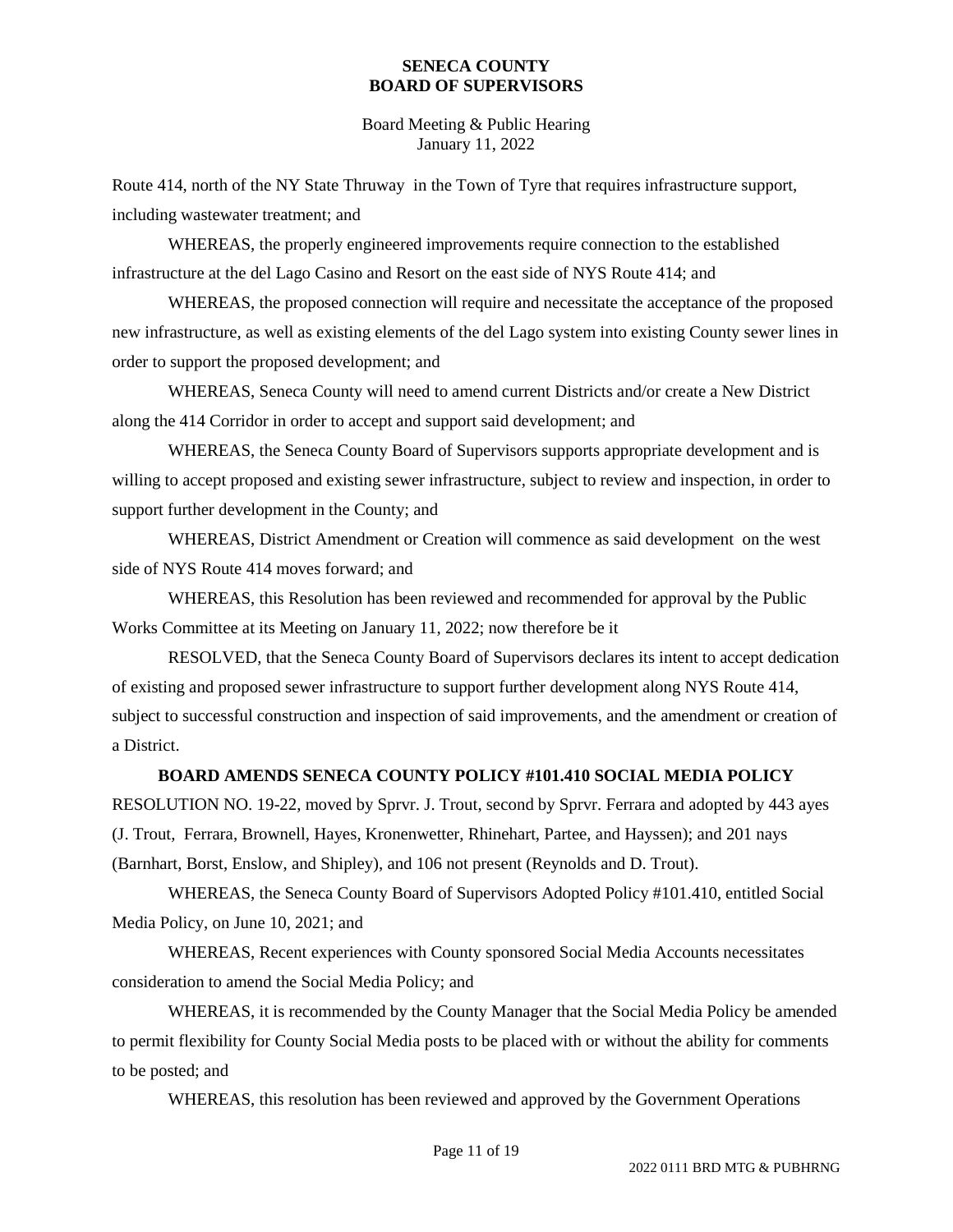Board Meeting & Public Hearing January 11, 2022

Standing Committee at its meeting on December 28, 2021; now therefore be it

RESOLVED, that Seneca County Policy #101.410 be amended by adding the following language to the Social Networking Sites Section of the Policy: Social Media posts may be posted with the statement and understanding that the post is for the dissemination of information and that comments will not be permitted on the Social Media Platform but may be directed in writing to the appropriate County Department or Office.

## **APPOINTMENTS TO THE FIRE ADVISORY BOARD (OVID FIRE DEPARTMENT – DEMING & PALMER)**

RESOLUTION NO. 20-22, moved by Sprvr. Rhinehart, second by Sprvr. Borst and adopted.

WHEREAS, the Ovid Fire Department has recommended two members to represent them on the Seneca County Fire Advisory Board; and

WHEREAS, at its meeting on December 28, 2021 the Public Safety Standing Committee approved this resolution; now therefore be it

RESOLVED, that the Seneca County Board of Supervisors, pursuant to the Seneca County Fire Advisory Bylaws does hereby appoint the following persons to the Seneca County Fire Advisory Board for the term January 1, 2022 through December 31, 2022:

> Alvin Deming Ovid Fire Department William Palmer Ovid Fire Department

#### **SUPERVISORS APPROVE CREATION & FILLING OF ONE FULL-TIME NURSE**

RESOLUTION NO. 21-22, moved by Sprvr. Ferrara, second by Sprvr. Borst and adopted.

WHEREAS, the health department has received a LHD COVID-19 Vaccine Response Grant in the amount of \$176,662.14 for the period of January 1, 2021 through June 30, 2024; and

WHEREAS, the purpose of this funding is to increase COVID-19 vaccine administration equity and to implement vaccine confidence strategies for COVID-19 and routine vaccinations; and

WHEREAS, additional grant requirements include: partnering with community partners and other health based organizations to promote and increase COVID-19 awareness, conduct vaccine confidence strategies and conduct additional COVID-19 vaccination clinics; and

WHEREAS, the health department will need to hire an additional full-time nurse to meet these grant requirements; and

WHEREAS, 73 % of this position will be funded through grant funding at least through 6/30/2024; and

WHEREAS, these positions have been approved by the vacancy and personnel committees; now,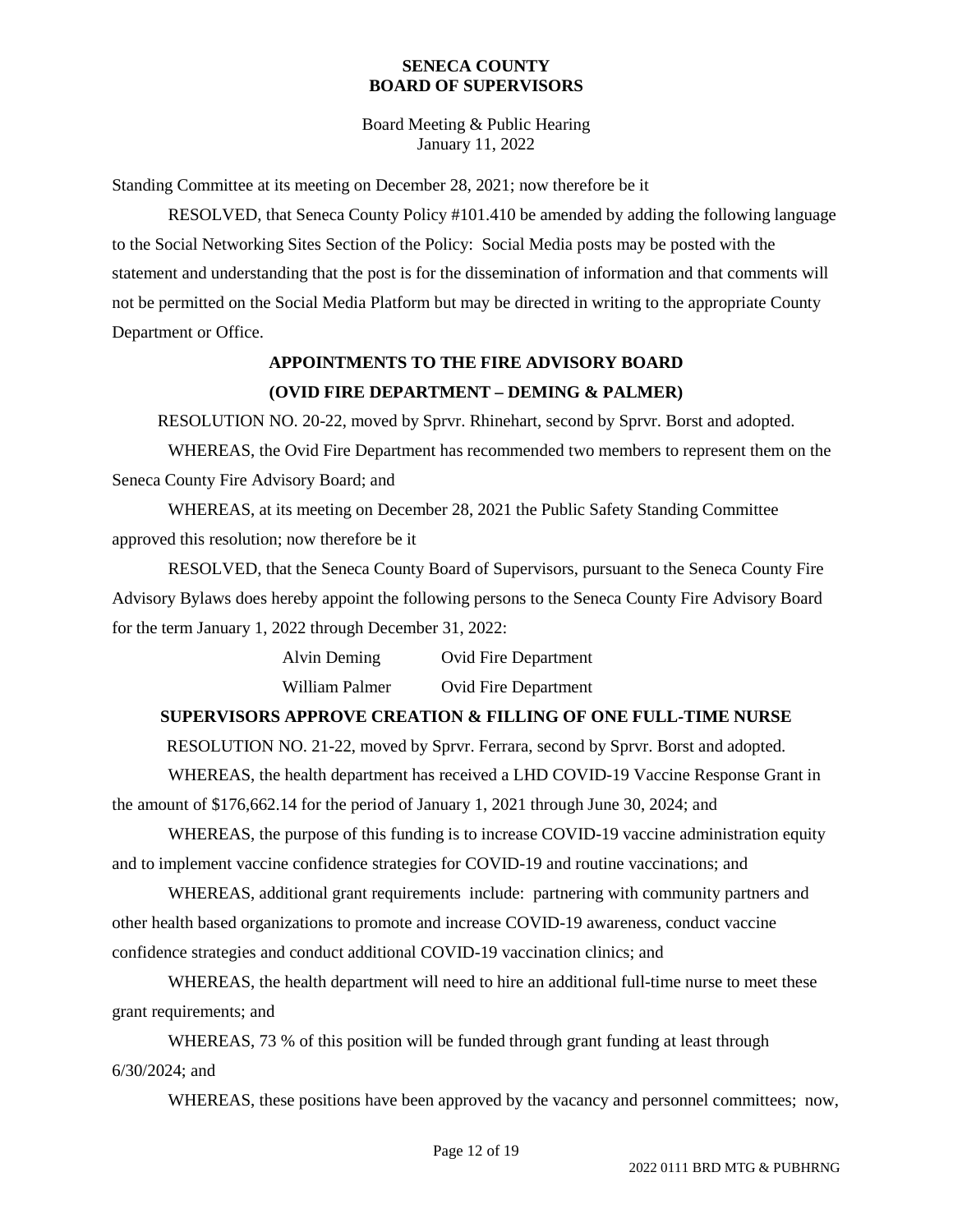Board Meeting & Public Hearing January 11, 2022

therefore be it

RESOLVED, that the Board of Supervisors approve the creation of one full-time nurse in the Public Health Department; and be it further

RESOLVED, that the Department of Finance is hereby authorized to amend the 2021 budget with unused portions flowing into future years as per the funding guidelines as follows:

| 104010.54700.CDVAX   Contractual |                         | Decrease | Expenditures | S | 145,527.72 |
|----------------------------------|-------------------------|----------|--------------|---|------------|
| 104010.51100.CDVAX               | <b>Salaries</b>         | Increase | Expenditures |   | 103,313.73 |
| 104010.58100.CDVAX               | Retirement              | Increase | Expenditures |   | 9,468.60   |
| 104010.58300.CDVAX               | Social Security         | Increase | Expenditures |   | 3,938.57   |
| 104010.58400.CDVAX               | <b>Workers Comp</b>     | Increase | Expenditures |   | 2,064.92   |
| 104010.58600.CDVAX               | <b>Health Insurance</b> | Increase | Expenditures | S | 22,803.33  |
| 104010.58700.CDVAX               | Medicare                | Increase | Expenditures |   | 3,938.57   |

And be it further

RESOLVED**,** that the Finance Department is authorized to make the necessary budgetary and accounting entries to affect the intent of this resolution.

### **RESOLUTION TO ADOPT LOCAL LAW 1 OF THE YEAR 2022**

### **"A LOCAL LAW TO WAIVE RESIDENCY FOR CERTAIN POSITIONS"**

RESOLUTION NO. 22-22, moved by Sprvr. Ferrara, second by Sprvr. Barnhart and adopted.

WHEREAS, a resolution was duly adopted by the Board of Supervisors of the County of Seneca for a Public Hearing to be held by said County on January 11, 2022 at 6:00 p.m. at the Seneca County Office Building, One DiPronio Drive, Waterloo, NY 13165 to hear all interested parties on proposed local law entitled, "A Local Law to Waive Residency for Certain Positions"; and

WHEREAS, notice of said public hearing was duly advertised in the official newspapers of the County of Seneca; and

WHEREAS, said public hearing was duly conducted and all parties were permitted an opportunity to speak on behalf of or in opposition to said proposed local law, or any part thereof; and

WHEREAS, the Board of Supervisors of the County of Seneca, after due deliberation, finds it in the best interests of the County of Seneca to adopt said Local Law; now, therefore, be it

RESOLVED, that the Seneca County Board of Supervisors hereby adopt Local Law 1 of 2022, entitled, "A Local Law to Waive Residency for Certain Positions", to read substantially in the following form:

SECTION 1: The provisions of §3 New York State Public Officers Law requiring a person to be a resident of the political subdivision or municipal corporation of the state for which he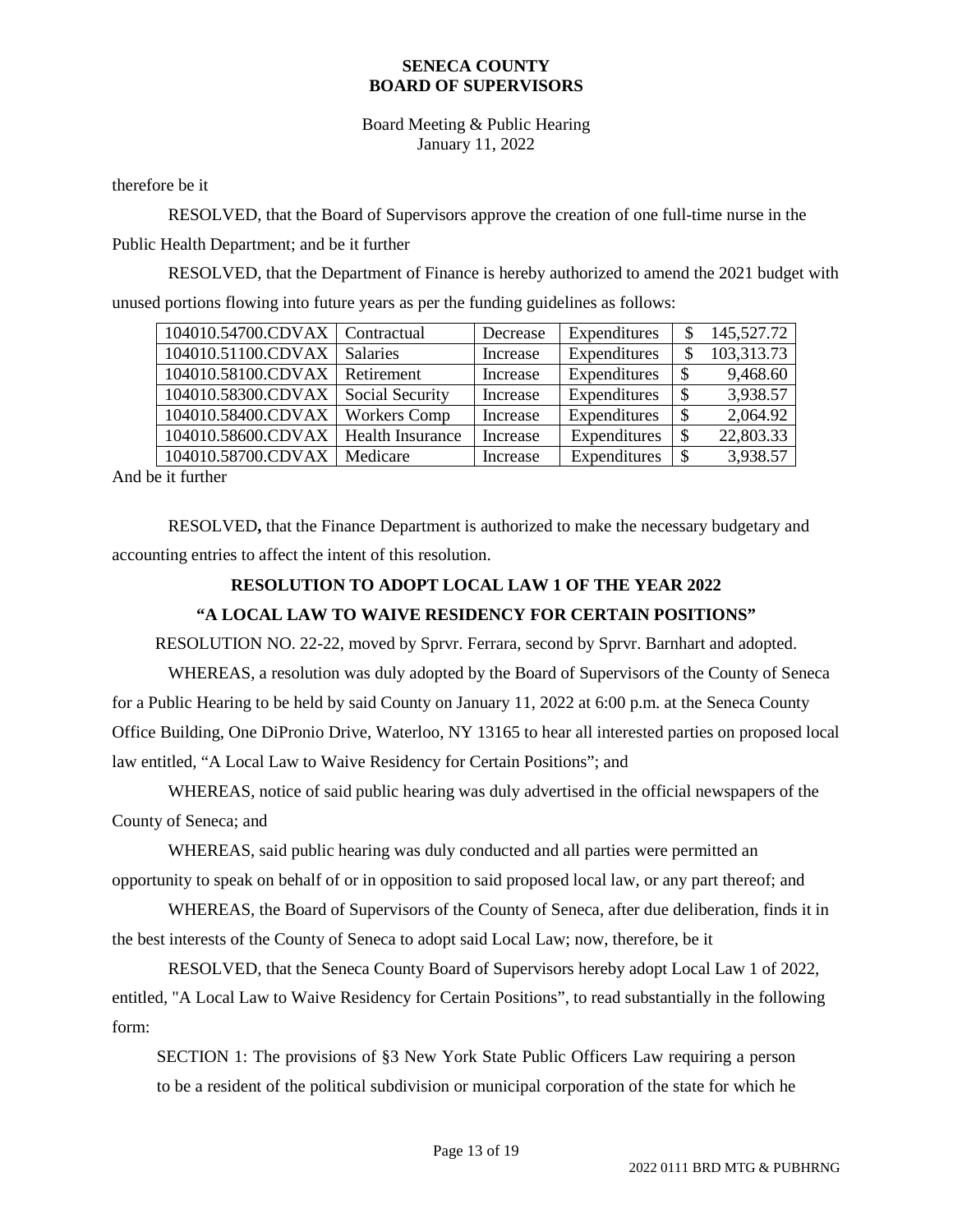Board Meeting & Public Hearing January 11, 2022

or she shall be chosen or within which his or her official functions are required to be exercised. Further, §10 of New York State Home Rule Law provides that every local government shall have power to adopt and amend local laws not inconsistent with the provisions of the constitution or not inconsistent with any general law relating to its property, affairs or government. Such powers include the specific authority to establish powers, duties, qualifications, number, mode of selection and removal, terms of office compensation, hours of work, protection, welfare and safety of its officers and employees.

SECTION 2: Based upon these provisions, for the positions of Director of Public Health and Personnel Officer, the Board of Supervisors waives the Seneca County residency provisions for the collective Term(s) of each current candidate.

SECTION 3: This local law shall take effect immediately upon filing with the Secretary of State in accordance with §27 of the Municipal Home Rule Law.

## **AUTHORIZE PURCHASE OF COVID-19 TEST KITS FROM IHEALTH LABS, INC UTILIZING ELC GRANT FUNDING**

RESOLUTION NO. 23-22, moved by Sprvr. Borst, second by Sprvr. Ferrara and adopted.

WHEREAS, the Public Health Department is responsible to provide COVID-19 testing in Seneca County Schools; and

WHEREAS, there is a desire to increase onsite testing capacity within the schools in order to maximize in-person learning for students; and

WHEREAS, the four public school districts in Seneca County have each indicated their desire and willingness to participate in a Test-To-Stay program; and

WHEREAS, iHealth Labs, Inc., 120 San Lucar Court, Sunnyvale, CA 94086 is able to provide the test kits; and

WHEREAS, Pursuant to Res. No. 150-21 there is grant funding for the testing in the Public Health budget account line 104010-54700 STG; and

WHEREAS, the amount will not exceed \$125,000; and

WHEREAS, the Public Health Standing Committee has reviewed and approved this resolution at the December 28, 2021 meeting; now, therefore be it

RESOLVED, that the Board of Supervisors authorizes and directs the County Manager to purchase COVID-19 test kits from iHealth Labs, Inc, 120 San Lucar Court, Sunnyvale, CA 94086 in an amount not to exceed \$125,000 for testing in the Schools.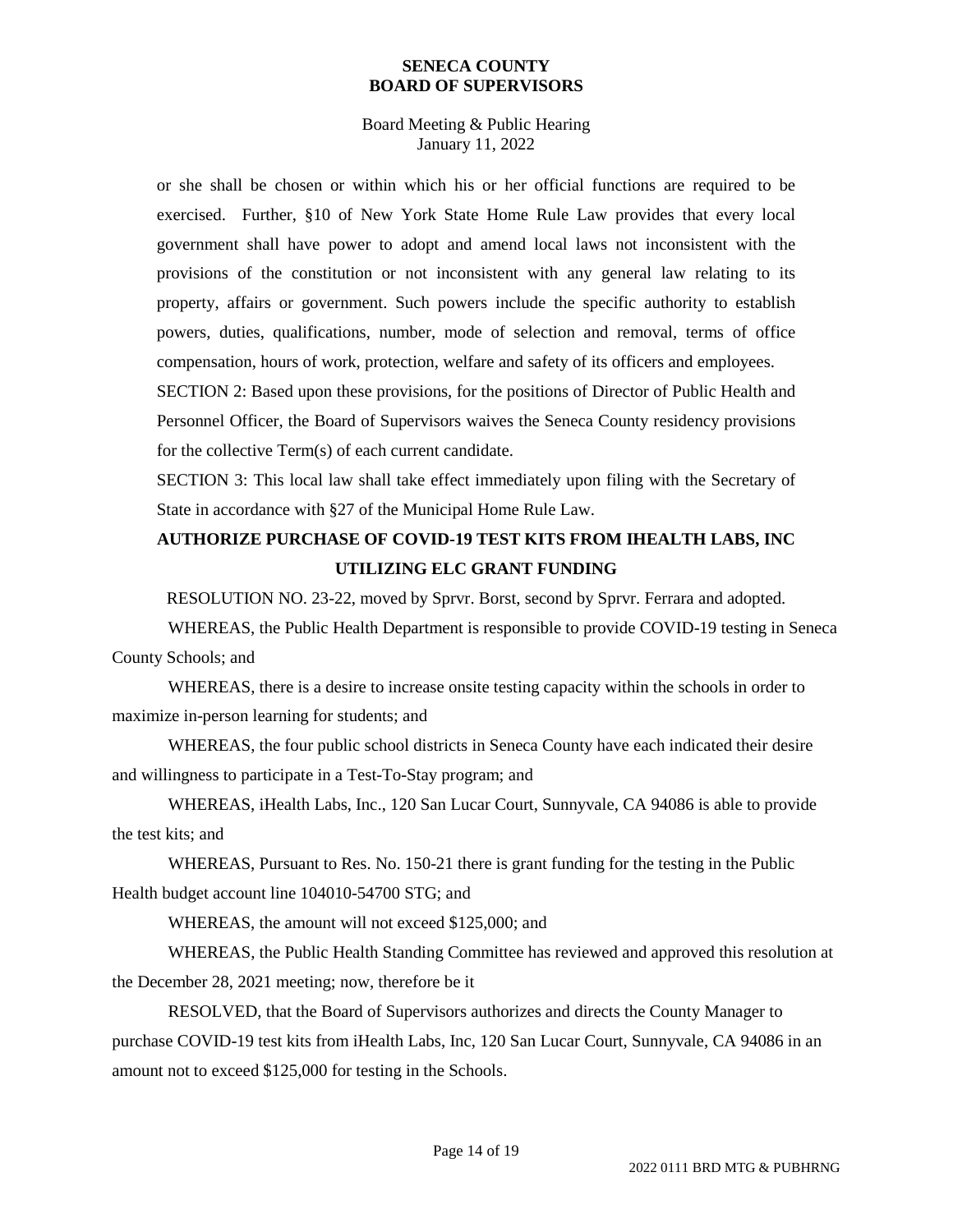Board Meeting & Public Hearing January 11, 2022

## **BOARD OF SUPERVISORS DIRECTS ADVERTISING PUBLIC HEARING ON AGRICULTURAL AND FARMLAND ENHANCEMENT PLAN**

RESOLUTION NO. 24-22, moved by Sprvr. Barnhart, second by Sprvr. Ferrara and adopted. WHEREAS, the Seneca County Agricultural Enhancement Board consulted with Community Planning & Environmental Associates, E.M. Pemrick & Co., and Upstate GIS to complete the Seneca County Agricultural and Farmland Enhancement Plan; and

WHEREAS, the Seneca County Agricultural Enhancement Board will be holding public information sessions on the aforementioned Plan on January 12, 2022 at 7:00 PM in the Lecture Hall of the Health and Senior Services Building, 2465 Bonadent Drive, Waterloo and on January 18, 2022 at 7:00 PM in the Auditorium of the South Seneca High School at 7263 Main Street, Ovid; and

WHEREAS, such plan shall be submitted to the Seneca County Board of Supervisors for final review and approval; and

WHEREAS, the Planning, Development, Agriculture, and Tourism Standing Committee reviewed and approved this resolution on December 28, 2021; now, therefore be it

RESOLVED, that the Seneca County Board of Supervisors declares itself Lead Agency for the Seneca County Agriculture Plan's State Environmental Quality Review; and be it

FURTHER RESOLVED, that the Clerk of the Board of Supervisors is hereby directed to advertise a public hearing to be held by the Seneca County Board of Supervisors as follows; NOTICE OF PUBLIC HEARING – SENECA COUNTY BOARD OF SUPERVISORS –AGRICULTURAL AND FARMLAND ENHANCEMENT PLAN. A public hearing will be held on February 8, 2022 at or after 6:00 P.M. in the Seneca County Board of Supervisors Chambers at One DiPronio Drive, Waterloo, NY 13165.

# **APPLY AND ACCEPT FEDERAL AVIATION ADMINISTRATION GRANT FOR AIRFIELD LIGHTING ELECTRICAL CONTROL VAULT AT FINGER LAKES REGIONAL AIRPORT**

RESOLUTION NO. 25-22, moved by Sprvr. Barnhart, second by Sprvr. Shipley and adopted.

WHEREAS, the Finger Lakes Regional Airport (the Airport) is a Seneca County owned facility servicing the general aviation needs of business and recreational users in Seneca County and the region; and

WHEREAS, with grant funding from the Federal Aviation Administration (FAA) and the New York State Department of Transportation (NYSDOT), Seneca County has made a significant investment improving the Airport; and

WHEREAS, applications under the FAA - 2022 Airport Improvement Program (AIP) are due in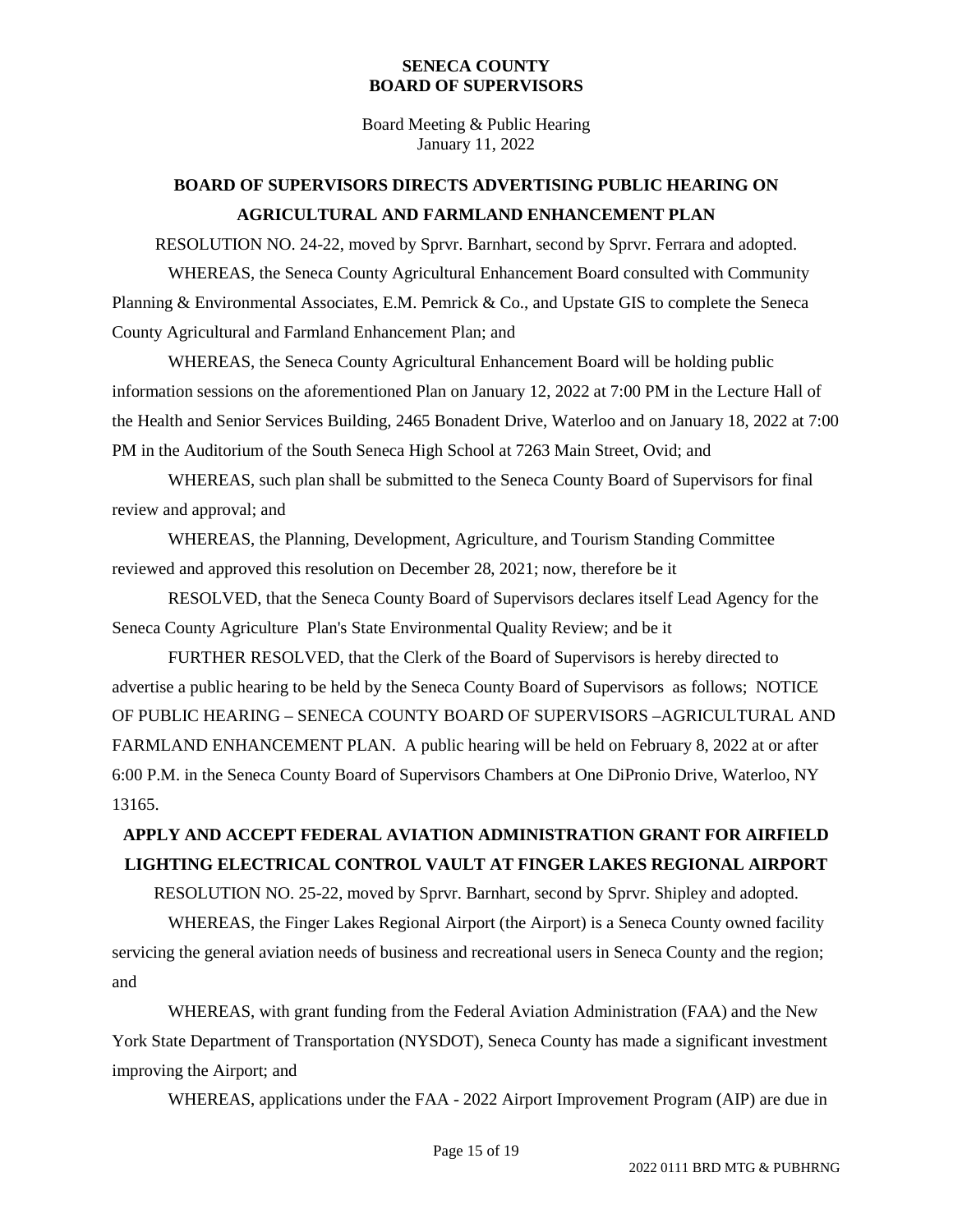Board Meeting & Public Hearing January 11, 2022

late January 2022; and

WHEREAS, to improve operations and safety at the Airport, a new airfield electrical vault to house electrical distribution and control equipment for the airfield lighting systems and airfield navigational aids is being proposed; and

WHEREAS, Airport consultant, McFarland Johnson, has established project costs at \$65,000 for the Design and Bidding portion of this project with the following funding breakdown:

- FAA (90%) \$58,500
- NYS DOT (5%) \$3,250
- Local  $(5\%)$  \$3,250

#### And

WHEREAS, the local match is available in the 2022 Airport budget under Professional Fees 305610-54330; and

WHEREAS, the Planning, Development, Agriculture and Tourism Standing Committee reviewed and approved this resolution on December 28, 2021; now, therefore be it

RESOLVED, that the Seneca County Board of Supervisors hereby authorizes and directs the County Manager to sign all necessary documents to apply for and accept a FAA 2022 AIP grant for design and bidding of a new airfield electrical vault; and be it further

RESOLVED, that the Director of Finance is authorized to make the necessary budgetary and accounting entries to affect the intent of this resolution.

### **SUPERVISORS APPOINT FINGER LAKES REGIONAL LAND BANK DIRECTORS**

RESOLUTION NO. 26-22, moved by Sprvr. Barnhart, second by Sprvr. Rhinehart and adopted.

WHEREAS, the Finger Lakes Regional Land Bank Corporation (FLRLBC) Directors serve a two year term; and

WHEREAS, the current term of all Board of Directors expires on December 31st, 2021; and

WHEREAS, the Chairman of the Seneca County Board of Supervisors is designated to nominate individuals for consideration to the FLRLBC Board of Directors; and

WHEREAS, the Chairman of the Seneca County Board of Supervisors nominates the following individuals; and

- Frank Sinicropi Seneca Falls Town Board Member
- Jill Henry Director of Planning and Community Development
- Kyle Barnhart Lodi Town Supervisor
- Les Marquart Seneca County Treasurer
- Don Northrup Village of Waterloo Administrator
- Ernie Brownell Junius Town Supervisor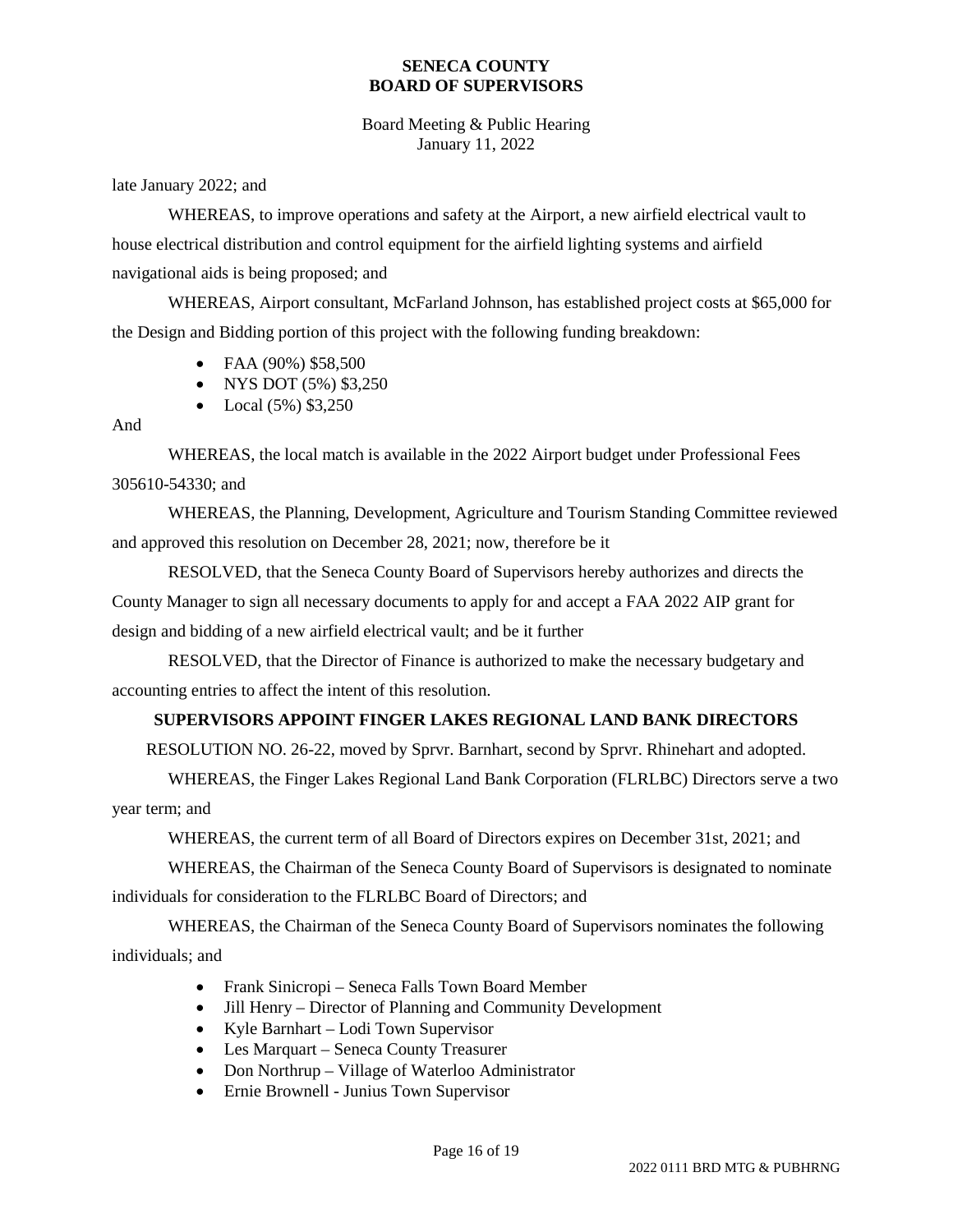Board Meeting & Public Hearing January 11, 2022

• David Wood – Village of Ovid Trustee

WHEREAS, the Term shall begin on January 1st, 2022 and end on December 31st, 2023; and WHEREAS, this Resolution was reviewed and approved by the Planning, Development, Agriculture and Tourism Standing Committee on December 28th, 2021; now therefore be it

RESOLVED, that the Chairman of the Seneca County Board of Supervisors is hereby authorized and appoints the aforementioned to serve as members of the Finger Lakes Regional Land Bank Corporation Board of Directors for a two year term, effective January 1st, 2022 and terminating on December 31st, 2023.

## **BOARD OF SUPERVISORS ESTABLISHES 2022 FUNDING APPROPRIATION FOR THE TOURISM PROMOTION AGENCY - SENECA COUNTY CHAMBER OF COMMERCE**

RESOLUTION NO. 27-22, moved by Sprvr. Barnhart, second by Sprvr. Shipley and adopted. WHEREAS, Seneca County Board of Supervisor Resolution No. 230-2021 designated the Seneca

County Chamber of Commerce (SCCC) as the Tourism Promotion Agency (TPA) for the Year 2021; and

WHEREAS, it is in the interest of Seneca County to maintain a viable TPA for the promotion of tourism and the pursuit of sustained economic benefit from the second largest industry in the county; and

WHEREAS, it is in the interest of the TPA to have a predictable funding stream for annual operations; and

WHEREAS, the Seneca County Board of Supervisors amended the TPA Funding Policy in support of the TPA with an annual appropriation for funding TPA operations derived from the past four calendar quarters of known revenue and equal to 85% of that revenue subsequent to the application of the 5% administrative allocation; and

WHEREAS, the adopted policy provides that the annual appropriation for funding TPA operations be derived from the past four calendar quarters of known revenue and; and

WHEREAS, the actual revenue for these four quarters, a period from October 1, 2019 to September 30, 2020, is known to be \$567,618.81; and

WHEREAS, 85% of said revenues following the application of the 5% administrative allocation amounts to \$458,352.19; and

WHEREAS, this resolution was reviewed and approved by the Planning, Development, Agriculture and Tourism Standing Committee at its meeting on December 28, 2021; now, therefore be it

RESOLVED, the Seneca County Board of Supervisors authorizes and directs the County Manager sign a contract with the Chamber of Commerce and to implement a funding appropriation in the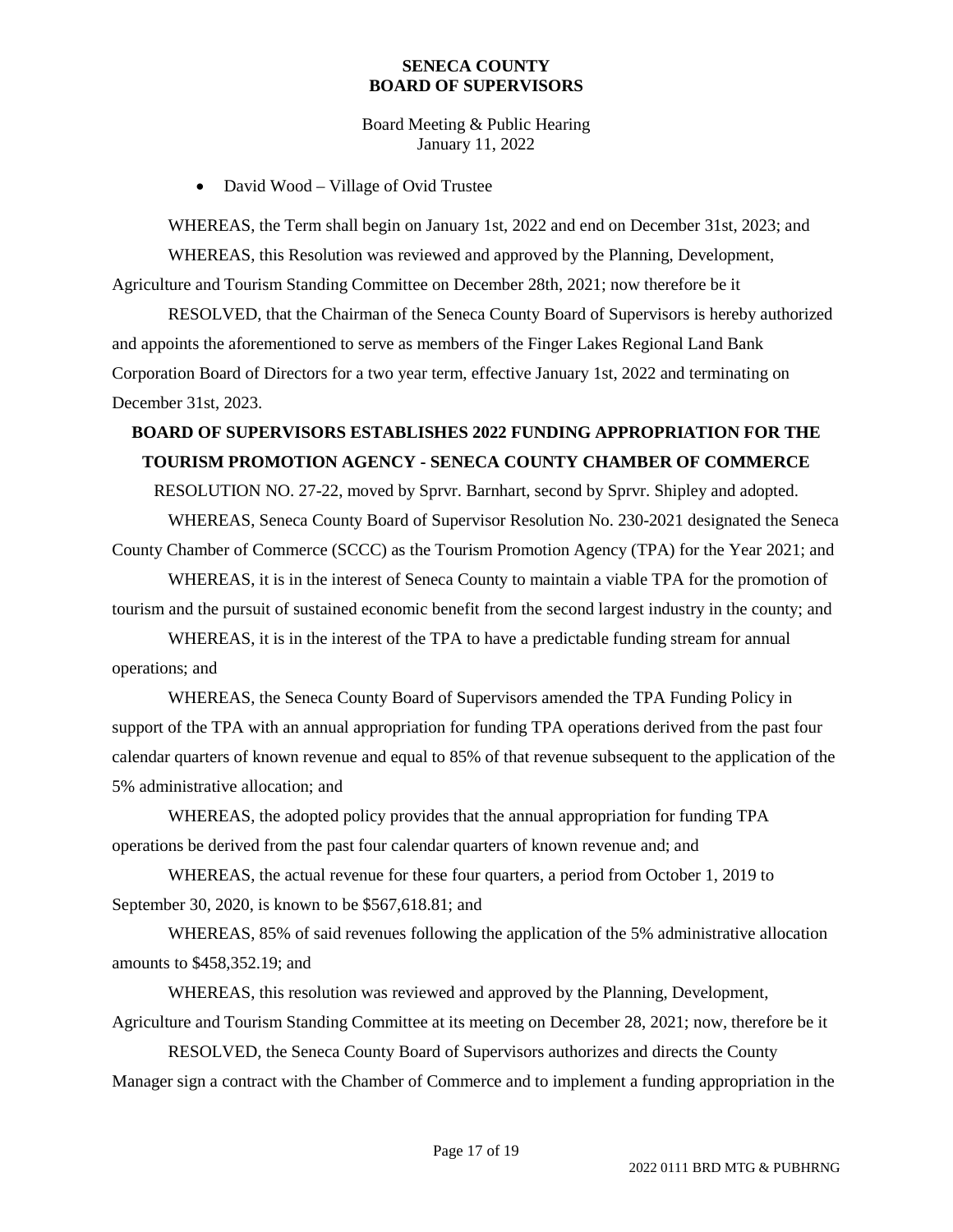Board Meeting & Public Hearing January 11, 2022

amount of \$458,352.19 of Hotel Motel Occupancy Tax revenues for tourism promotion and to distribute said funds in four quarterly payments in Fiscal Year 2022.

#### Unfinished Business

None.

#### New Business

#### **RULE 29**

Sprvr. Partee offered a motion, second by Sprvr. Rhinehart, and carried by a majority 2/3 vote of members of the Board of Supervisors present, to introduce Resolution No. 27-22 with it not having been approved by the appropriate standing committee.

# **RESOLUTION OF THE SENECA COUNTY BOARD OF SUPERVISORS AUTHORIZING SETTLEMENT OF THE MATTER OF "ALLERGAN", TO WIT: ALLERGAN FINANCE, LLC (F/K/A ACTAVIS, INC.)**

RESOLUTION NO. 27-22, moved by Sprvr. Barnhart, second by Sprvr. Shipley and adopted.

WHEREAS, there is pending the Matter of ALLERGAN (see above) related to litigation of claims against Allegan related to the "Opioid Crisis", of which Seneca County is a claimant through action of the State of New York; and

WHEREAS, a plan of settlement has been reached; and

WHEREAS, counsel for Seneca County has recommended acceptance of this settlement proposal as it provides the most comprehensive benefits to Seneca County; and

WHEREAS, it is in the best interest of the County of Seneca to resolve this matter with respect to Allergan without further litigation; now, therefore be it

RESOLVED, that Seneca County hereby accepts and agrees to enter into the settlement agreement with Allergan, as recommended by county; and it is further

RESOLVED that the Chairman of the Seneca County Board of Supervisors is hereby authorized to execute and any all documents related the matter of "Allergan", to wit: Allergan Finance, LLC (f/k/a Actavis, Inc., which, in turn, was f/k/a Watson Pharmaceuticals, Inc.) and Allergan Limited (f/k/a Allergan PLC, which, in turn, was f/k/a Actavis PLC.

#### **Statement by Sprvr. Jeffrey Trout**

Sprvr. Jeffrey Trout recognized Chairman Hayssen's comments recorded by the Finger Lakes Times. Sprvr. Trout said as a new board member who is trying to feel his way around, the comments were professional, unifying, and provided a good vision of what challenges and opportunities that face Seneca County. Sprvr. Jeffrey Trout referenced Abraham Lincoln's inaugural address, and said it is